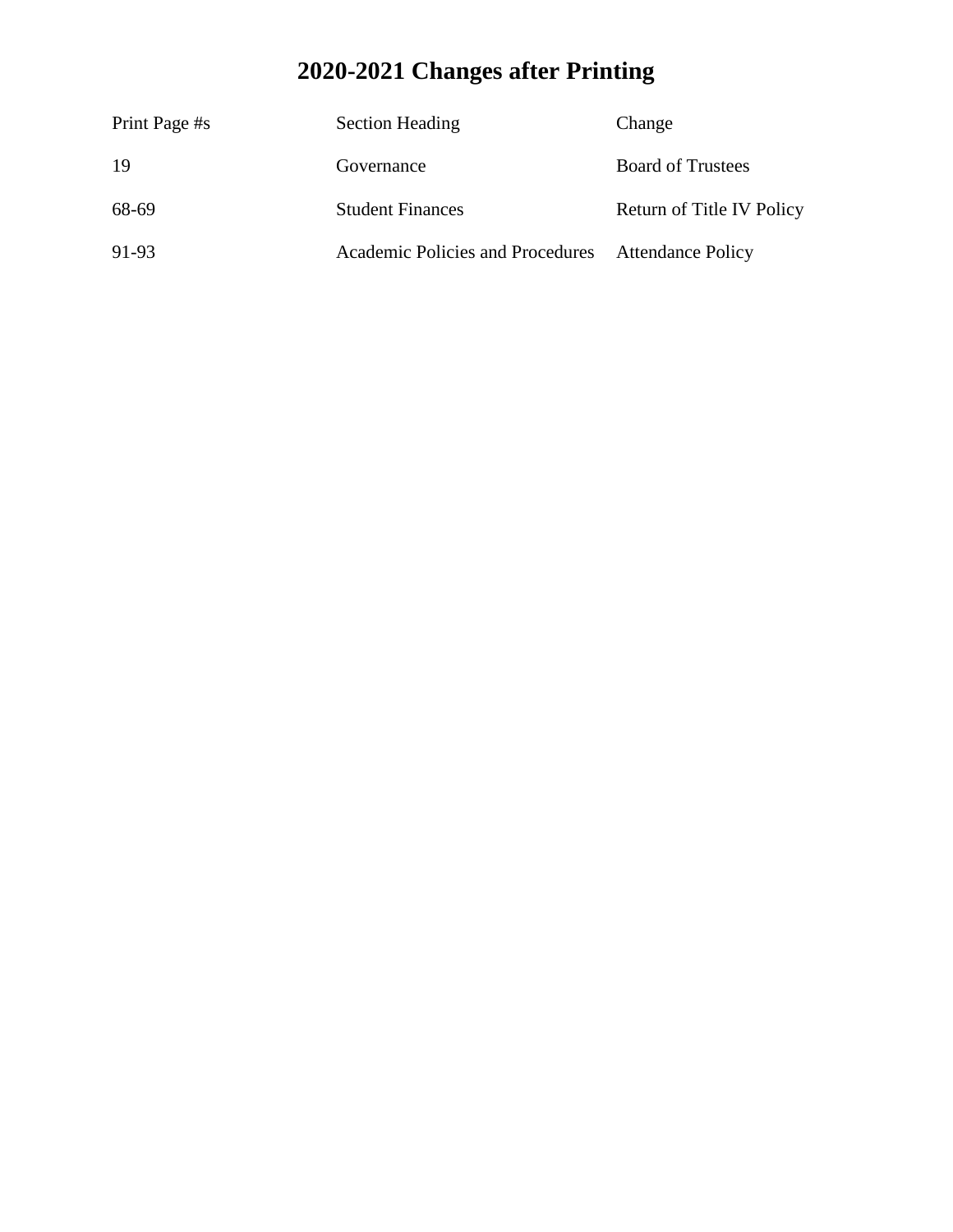| <b>Robeson Community College</b>                        | 2020-2021 Catalog and Student Handbook |
|---------------------------------------------------------|----------------------------------------|
| <b>GOVERNANCE</b>                                       |                                        |
| STATE BOARD OF COMMUNITY COLLEGES                       |                                        |
| Members [opens in a new window]                         |                                        |
| North Carolina Community College System                 |                                        |
| Dr. Bill Carver Bio Jopens in a new window]             | <b>Interim President</b>               |
| ROBESON COMMUNITY COLLEGE BOARD OF TRUSTEES             |                                        |
| Appointed by Robeson County Board of Commissioners      | <b>Expiration of Term</b>              |
| (Vacant)                                                | June 30, 2021                          |
| Audrey Hunt                                             | June 30, 2022                          |
| Sammy Cox, Chair                                        | June 30, 2023                          |
| Paul D. McDowell                                        | June 30, 2024                          |
|                                                         |                                        |
| Appointed by Robeson County Board of Education          | June 30, 2021                          |
| Shirley H. Stockton, Vice Chair                         | June 30, 2022                          |
| Virgil Hutchinson<br>Dr. Danny Stedman                  | June 30, 2023                          |
| Mitchell "Bosco" Locklear                               | June 30, 2024                          |
|                                                         |                                        |
| Appointed by Governor of North Carolina                 |                                        |
| Morgan Jones                                            | June 30, 2021                          |
| <b>Kyle Chavis</b>                                      | June 30, 2022                          |
| Leslie "Les" Noble                                      | June 30, 2023                          |
| Pedro "Tito" Massol, Jr.                                | June 30, 2024                          |
|                                                         |                                        |
| <b>Robeson Community College</b>                        |                                        |
| Melissa Singler<br>Robeson Community College, President |                                        |
| Secretary                                               |                                        |
|                                                         |                                        |
| (Vacant)                                                |                                        |
| SGA President/Student Trustee                           |                                        |
|                                                         |                                        |
| Ш                                                       |                                        |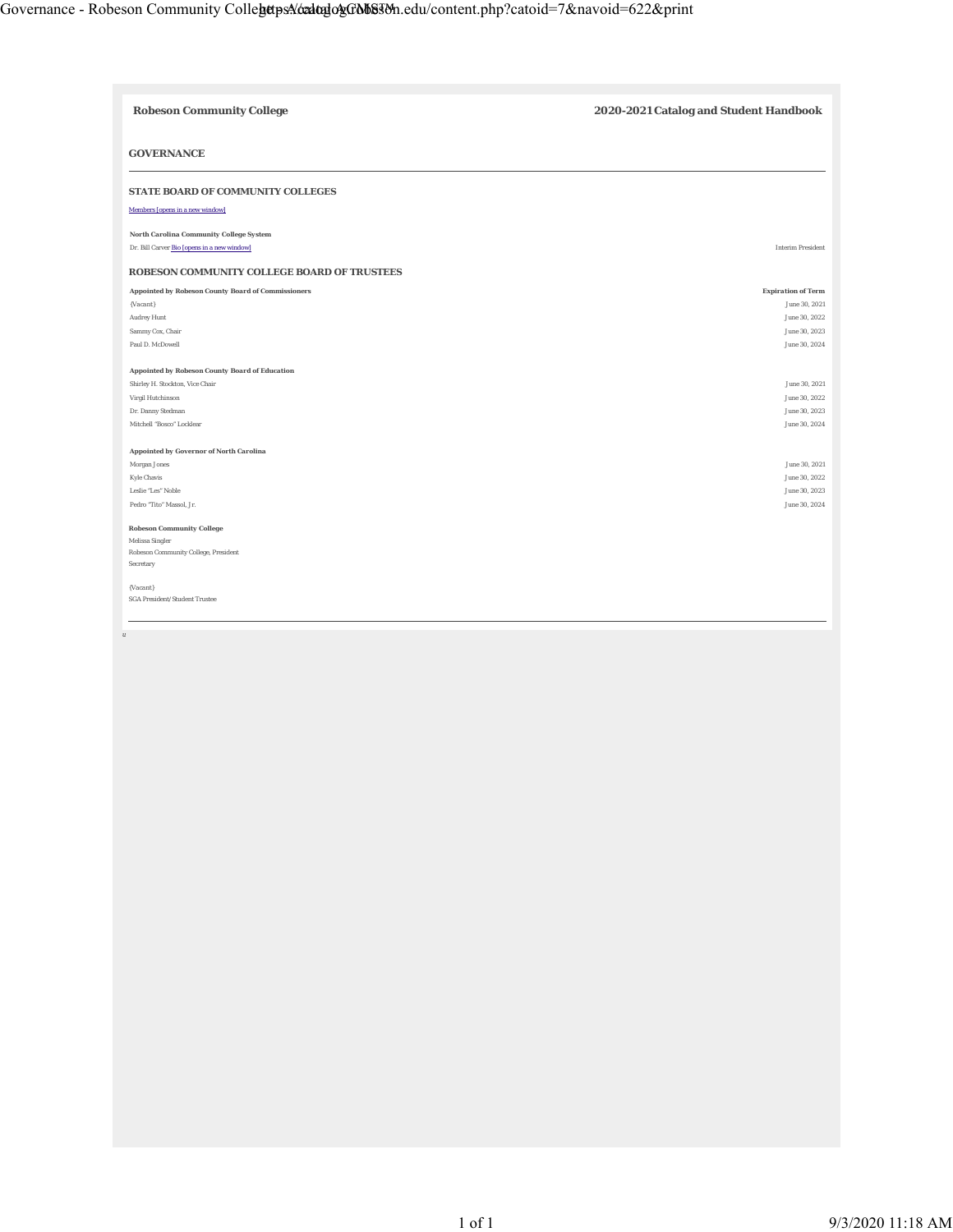Students who wish to apply for scholarships should visit RCC's Financial Aid website or contact the Financial Aid Office.

# **RETURN OF TITLE IV POLICY**

# **"DUE TO THE CHANGE IN THE 2020-2021** ATTENDANCE POLICY**, THIS SECTION HAS BEEN AMENDED."**

Return of Title IV (R2T4) is a federal and state regulation that defines the treatment federal and state aid funds when a recipient of those funds ceases to be enrolled prior to the end of a payment period or period of enrollment. R2T4 regulations require Robeson Community College to determine the earned and unearned aid a student has earned as of the date the student ceased attendance (withdrawal date). If the amount disbursed to the student is greater than the amount the student earned, unearned funds must be returned to the Department of Education (Dept. of Ed.) and/or State of NC. Monies returned . may result in a balance owed at Robeson Community College.

Federal law specifies how the Financial Aid Office must determine the amount of Title IV program assistance that you earn if you withdraw or cease enrollment at Robeson Community College. **(Addition) Students who withdraw from all classes prior to completing more than 60% of an enrollment term will have their eligibility for aid recalculated based on the percent of the term completed.**

*The Title IV programs that are covered by this law are:*

- Federal Pell Grants
- Federal Supplemental Educational Opportunity Grants (FSEOG)

**\*** The North Carolina State Education Assistance Authority (NCSEAA) along with College Foundation Incorporated (CFI) has established a return policy for state funded grants. State grant recipients who withdraw from class or cease enrollment prior to or at the 35% point of the semester will owe a repayment.

- Iraq and Afghanistan Service Grants
- North Carolina Community College Grant **\***
- North Carolina Education Lottery Grant **\***

# **WITHDRAWALS (CHANGE)**

Robeson Community College is an institution that is required **that is not required** to take attendance. Students can officially or unofficially withdraw from the College, which both leads to a recalculation of the student's aid.

**For students who completely withdraws or cease enrollment, the withdrawal process is determined as follows:**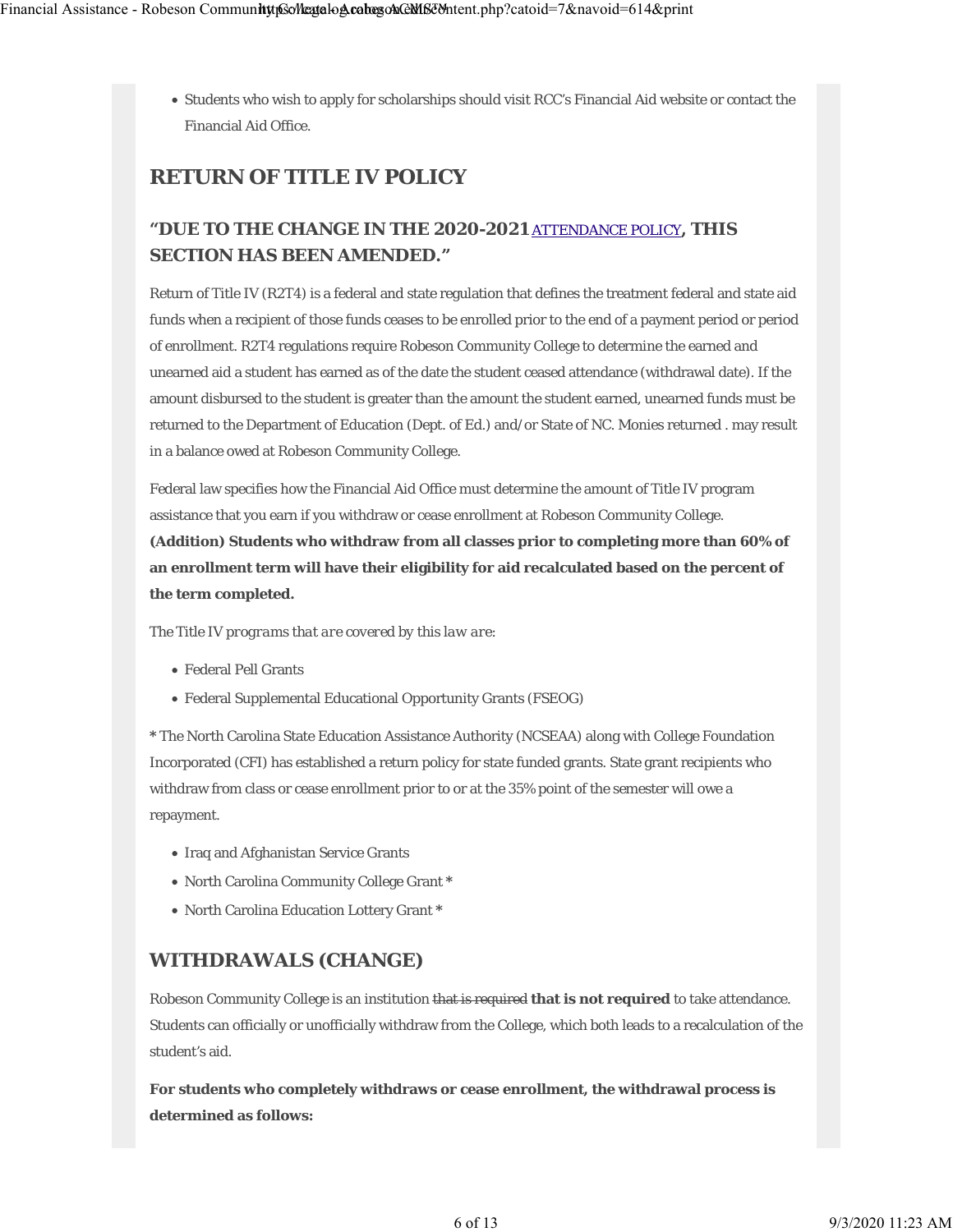#### **OFFICIAL WITHDRAWAL**

When a student initiates the withdrawal process by either notifying the instructor(s) or Registration Office of his/her intent to cease enrollment in his/her courses.

**Official Withdrawals: The withdrawal date is the earlier of the date the student began the official withdrawal process or otherwise provided official notification of withdrawal to the institution (as described in the** Registration Policies/Procedures **section of the RCC Catalog)**

#### **UNOFFICIAL WITHDRAWAL**

An unofficial withdrawal is defined as a student who does not successfully complete any of their courses (receives all F grades or WF's), stopped attending classes, and/or did not complete any course work as of the 60% point of the semester or summer term without officially withdrawing from the College, as required.

**Unofficial Withdrawals: When the student does not provide official notification to the school of his or her withdrawal (i.e., unofficially withdraws). The withdrawal date is the midpoint (the 50% point) of the payment period or period of enrollment, or, if available, the school may choose to use a last day of attendance at an academically related activity.**

Students who never attend class will not have a balance, therefore no charges pertaining to student tuition and fees will exist on account.

Students who stop attending all of their classes are required to officially withdraw from the College.

A student who attends and completes at least one course that spans the entire term will have earned the aid for that term (as adjusted for dropped classes or classes not attended).

#### **Recalculation Of Aid**

Though your aid is posted to your account at the start of each period, you earn the funds as you complete the period. If you withdraw during your payment period or period of enrollment, the amount of Title IV program assistance that you have earned up to that point is determined by a specific formula. If you received less assistance than the amount that you earned, you may be able to receive those additional funds. If you received more assistance than you earned, the excess funds must be returned by the school and/or you.

The amount of assistance that you have earned is determined on a pro rata basis. Once you have completed more than 60% of the payment period or period of enrollment, you earn all the assistance that you were scheduled to receive for that period.

Recalculation is based on the percent of earned aid using the following formula:

# of days completed up to the withdrawal date divided by the total days in the semester = percent of aid earned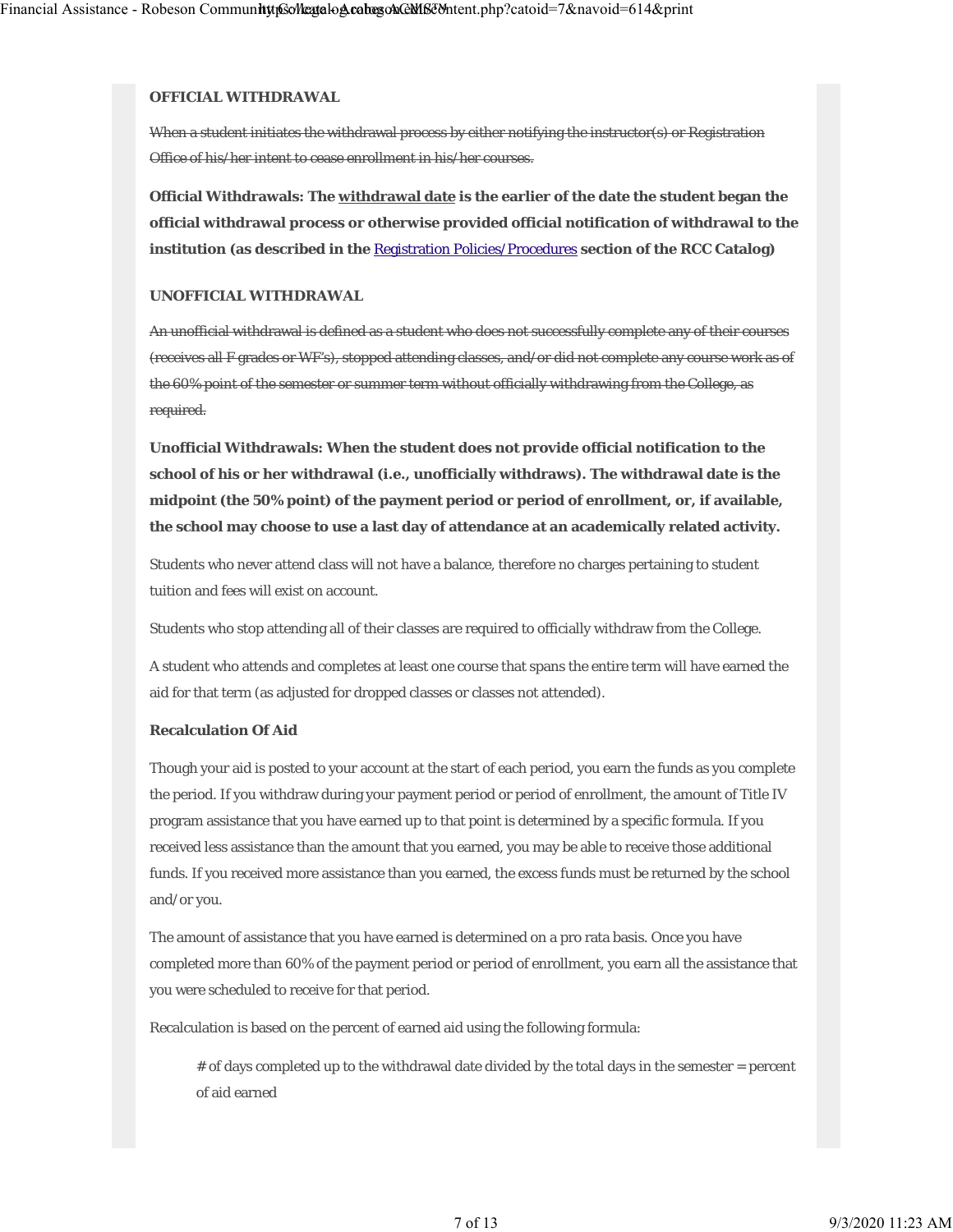**Returning Funds (Addition)**

**If you withdraw from all courses before the 60% point of the payment period or period of enrollment, RCC is required to return a portion of the financial that was not earned. Robeson Community College must return a portion of the excess equal to the lesser of:**

- **The amount of institutional charges multiplied by the percentage of funds that was not earned, or**
- **The amount of Title IV funds that the student does not earn**

**RCC must return this amount even if it didn't keep this amount of your Title IV program funds. There may be instances when both, RCC, and the student may have a responsibility for returning funds.**

**If you did not receive all of the funds that you earned, you may be due a post-withdrawal disbursement. Robeson Community College will automatically use all or a portion of your post-withdrawal disbursement of grant funds for tuition and fees.**

#### **OVERPAYMENT (CHANGE)**

Any amount of unearned grant funds that you must return is called an overpayment. A student who withdraws from the College for any reason during a semester may owe the College a prorated overpayment of the student financial aid received for that semester. Student financial aid is not awarded for courses never attended, audited, started after the 10% census date, and/or cancelled. If aid is awarded and it is discovered at a later date that aid was awarded for courses never attended, audited, attended after the 10% census date, and/or cancelled, the student will owe an overpayment. RCC may also charge you for any Title IV program funds that the College was required to return. Please see RCC 's Refund Policy listed below. **The maximum amount of a grant overpayment that you must repay is half of the grant funds you received or were scheduled to receive. You do not have to repay a grant overpayment if the original amount of the overpayment is \$50 or less. You must make arrangements with your school or the Department of Education to return the unearned grant funds.**

**The requirements for Title IV program funds when you withdraw are separate from RCC 's refund policy. Therefore, you may still owe funds to the school to cover unpaid institutional charges. RCC may also charge you for any Title IV program funds that the College was required to return (Please see RCC's Refund Policy listed below).**

### **RCC REFUND POLICY – TUITION**

Balances owed to Robeson Community College must be repaid in order to receive a degree, diploma and/ or certificates as well as an official academic transcript. In addition, students with outstanding balances are not eligible to register for classes or to receive further Federal Student Aid funds until their accounts have been resolved. Furthermore, delinquent unpaid balances may be turned over to the NC Department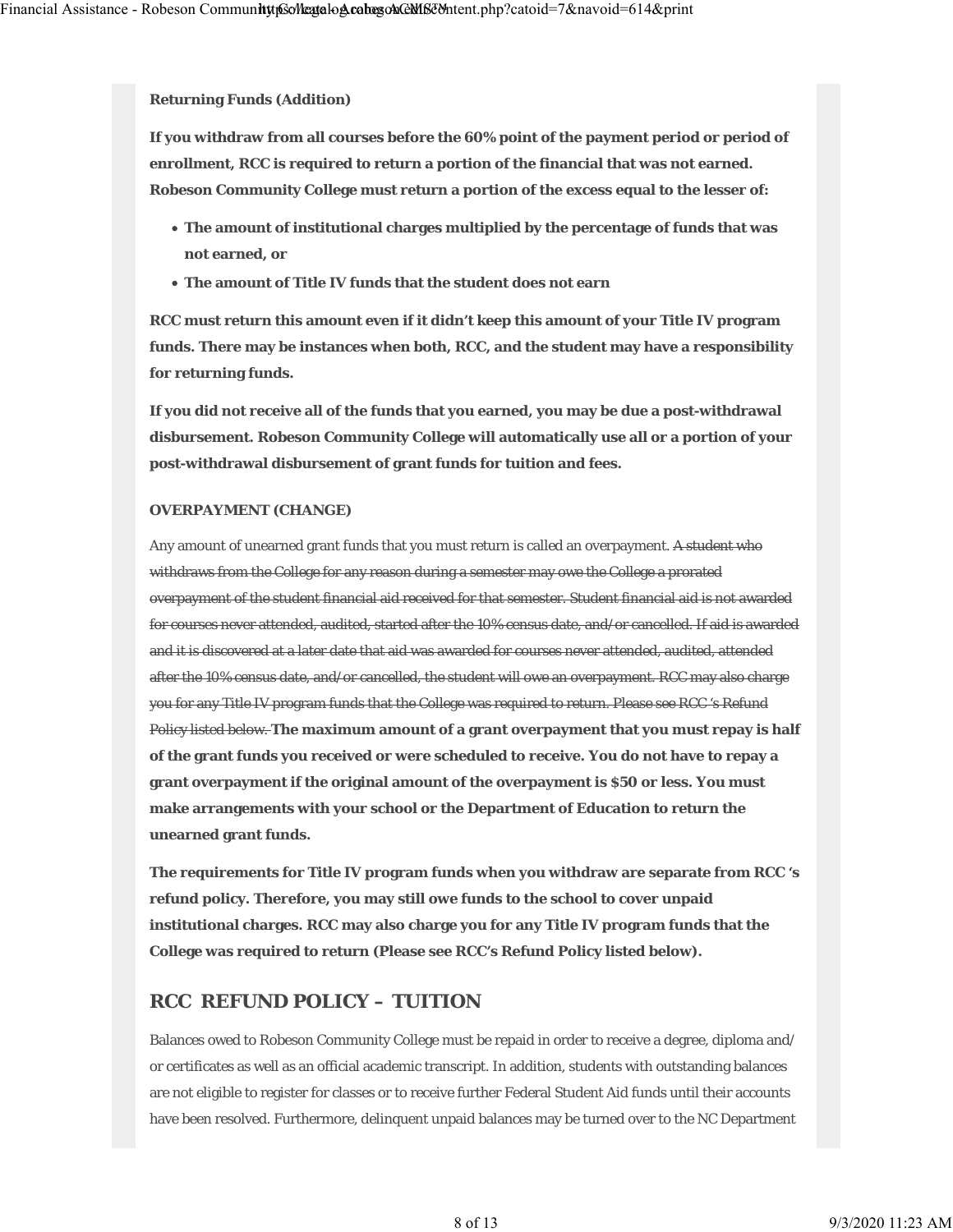# **Robeson 2020-2021 Catalog and Student Handbook Community College**

# **ATTENDANCE POLICY**

### • Tardies

#### Noncontinuous Enrollment

Regular class attendance is expected of students. Faculty keep accurate records of class attendance and tardiness and these records become part of the official records of the institution. The College is committed to the principle that regular and punctual class attendance is essential to the student optimizing his/her scholastic achievement and that it is the responsibility of the student to attend class regularly without being tardy. As students are adults with many responsibilities, an occasional absence might be necessary. However, such absences in no way lessen the students' responsibilities for meeting the requirements of the class. Online students are subject to the same attendance policy as traditional face-to-face students.

1. When the College offers a class, the faculty and staff shall work together to develop an accurate electronic class roster listing all students enrolled in the class. Student names are on the electronic class roster once they have officially made payment for tuition and fees with the Business office.

2. Students who have not entered class by the census date (10% point of the class) will be dropped as "Never Attend" without the possibility of reinstatement. Entrance into a face-to-face class is defined as attending at least one face-to-face class meeting before the census date. Entrance into an online class is defined as logging into the institution's learning management system (LMS) and completing the required enrollment activity prior to the census date. Entrance into a hybrid or blended class is defined as attending at least one face-to-face class meeting or completing the required enrollment activity prior to the census date. Failure to attend class or complete the required enrollment activity prior to the census date will result in the student being dropped from the course. If the student does not attend class by the census date, the student will not be allowed to enter the course.

3. Once a student is officially enrolled in a class, regular class attendance is expected. Absences are a serious deterrent to good scholarship, and it is impossible to receive instruction, obtain knowledge, or develop skills when absent from class.

4. Inasmuch as the College's students are adults, it is understood that absences may be required for a variety of reasons. When absences occur, it is the student's responsibility to contact the instructor, in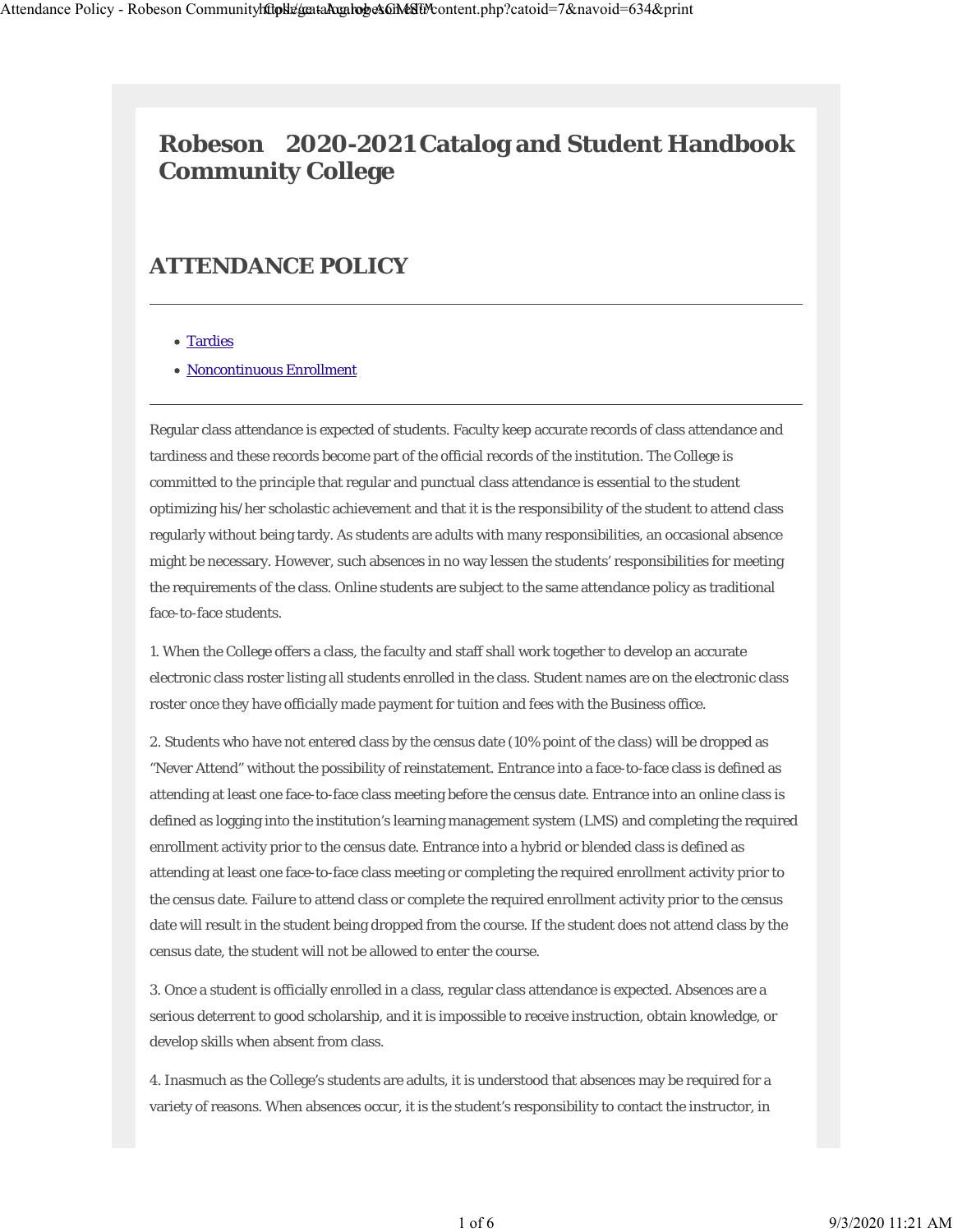advance, when possible. It is the student's responsibility to continue to work when possible, as per the course syllabus, until they return to class. It is also the student's responsibility to make up missed class work or assignments, if makeup work is allowed by the instructor.

5. Arriving late to class or leaving early from class can be a disruption for both the faculty member and the students, hence tardiness is strongly discouraged.

6. A Student Withdrawal shall occur when a student officially withdraws/drops a class. The withdrawal/drop shall be effective as of the date the student takes his/her official action.

7. An Administrative Withdrawal shall occur when a student has consecutive absences exceeding one full week or fails to adhere to the criteria outlined in course syllabi and/or program student handbooks.

a. An instructor may execute an Administrative Withdrawal if class attendance as described in the instructor's course syllabus or attendance records indicate there is a lack of participation by the student as evidenced by consecutive absences over a period of time. Students may be dropped when consecutive absences exceed one full week of classes. It is the student's responsibility to contact the instructor when they are absent from class. Instructors may allow students to complete/submit assignments in a delivery mode other than the primary delivery mode of the class to demonstrate attendance with the exception of the required enrollment activity for online courses. Instructors may not allow students to complete/submit assignments in a delivery mode other than the primary delivery mode of the class to demonstrate attendance for periods that exceed 25% of the required contact hours.

# **Consecutive Absences for a Period Exceeding One Full Week of Classes Face-to-face classes**

Classes meeting one time a week – drop if not in attendance the second class. Classes meeting twice a week – drop if not in attendance the third class. Classes meeting three times a week – drop if not in attendance the fourth class. Classes meeting four times a week – drop if not in attendance the fifth class. Classes meeting five times a week – drop if not in attendance the sixth class.

**Online classes** – drop if non-participation exceeds one full week **Hybrid and Blended classes** – drop if non-participation in online portion and face-to-face portion exceeds one full week.

b. Students taking Distance Learning (online/hybrid/blended) classes must adhere to the RCC Attendance Policy. All syllabi for online, hybrid, and blended classes will specify the attendance procedures for the class. Examples of attendance requirements include weekly test/quiz, class assignments, and/or discussion forum participation.

c. An instructor may execute an Administrative Withdrawal for a student if excessive absences,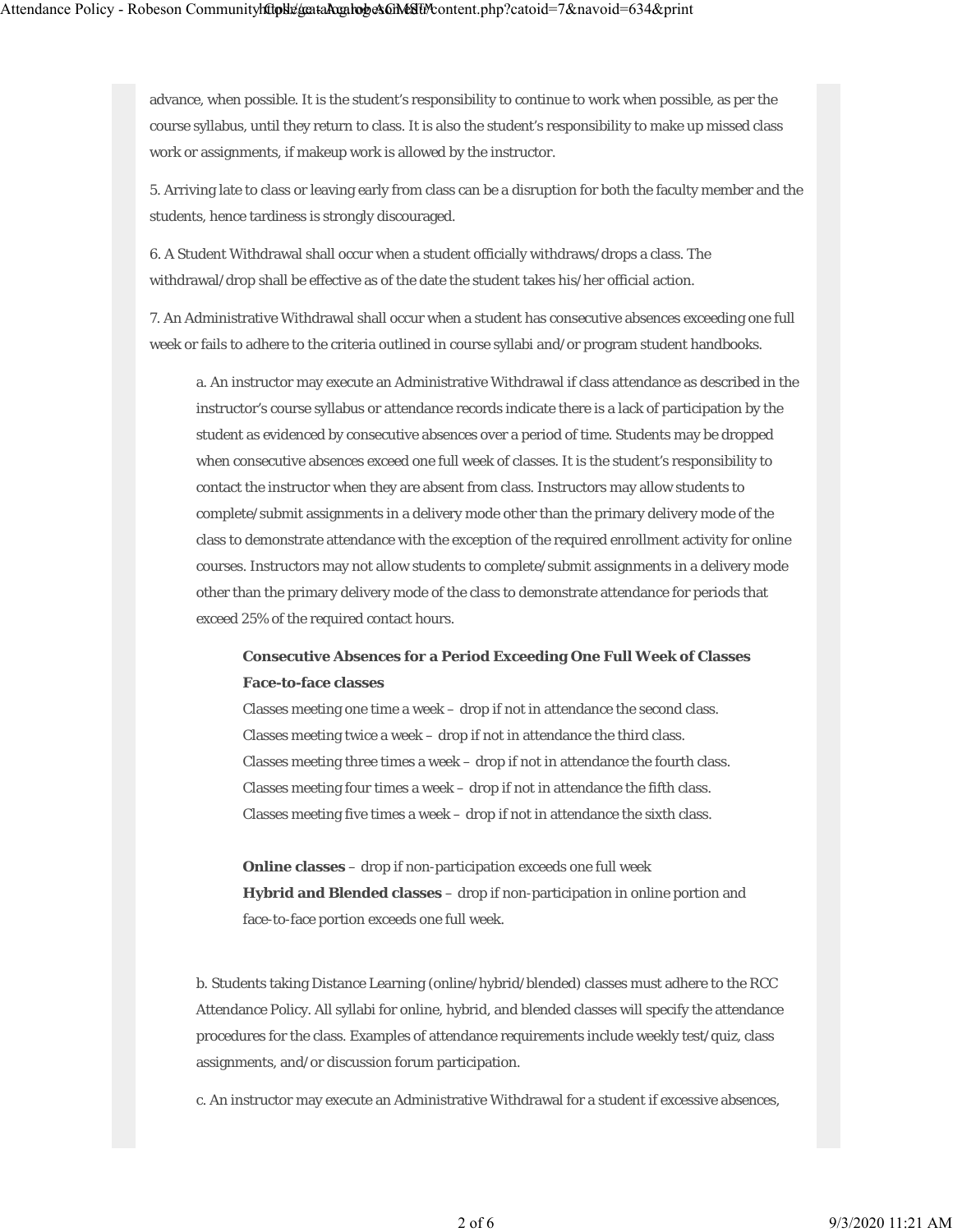lack of effort or participation or other good cause demonstrate that the student does not intend to pursue the learning activities of the class

8. Students who attend Robeson Community College must attend 80% of the time scheduled for a regular class meeting to be counted present when the class meets.

**Items 9-11 and Exception 1 of the attendance policy have been suspended for the 2020-2021 academic year and have been replaced with the following recommendation approved by the RCC Board of Trustees on August 10, 2020:**

**Due to COVID-19 and the unpredictable nature of the pandemic, a recommendation has been made that administration suspend the current curriculum and developmental attendance policy for the 2020-2021 academic year, thus making RCC a non-attendance taking institution. Faculty will be required to record all attendance in Web Attendance up through the census (10%) date. After which, only VA student attendance must be recorded in Web Attendance.**

**As modifications were made to the fall semester, classes will now be offered in a variety of methods, including traditional or face-to face with reduced class sizes, online asynchronous, online synchronous, hybrid, and blended. Since students with known, possible or suspected exposure to COVID-19, either directly, or indirectly, will be asked to self-quarantine for at least 10 days, suspending the current attendance policy will allow faculty the flexibility to accommodate a self-quarantining. Also, if a student's situation changes during the semester and he/she is no longer able to attend a face-to-face, hybrid, blended, or synchronous online course but is still able to meet course requirements, then he/she would not be penalized per the current attendance policy.** 

**Disclaimer: While the institution only requires attendance taking as noted above, some courses and programs may have additional attendance requirements beyond the census (10%) date.**

9. Inasmuch as the faculty member of record for a class is responsible for official class attendance and tardy records, students who have a concern regarding class attendance or tardies shall resolve them with the instructor.

10. Curriculum Classes: Students attending Robeson Community College must attend 75% of the required contact hours for the class in order to receive credit for the class. If the student misses hours in excess of 25%, the student will be dropped from the course by the instructor. In no case will a student receive credit for a course if he/she misses in excess of 25% of the required contact hours. Should the student so desire, he/she may continue to audit the course after being dropped, but the grade will remain the same. Absences begin with the first session a class is scheduled to meet even though the student may register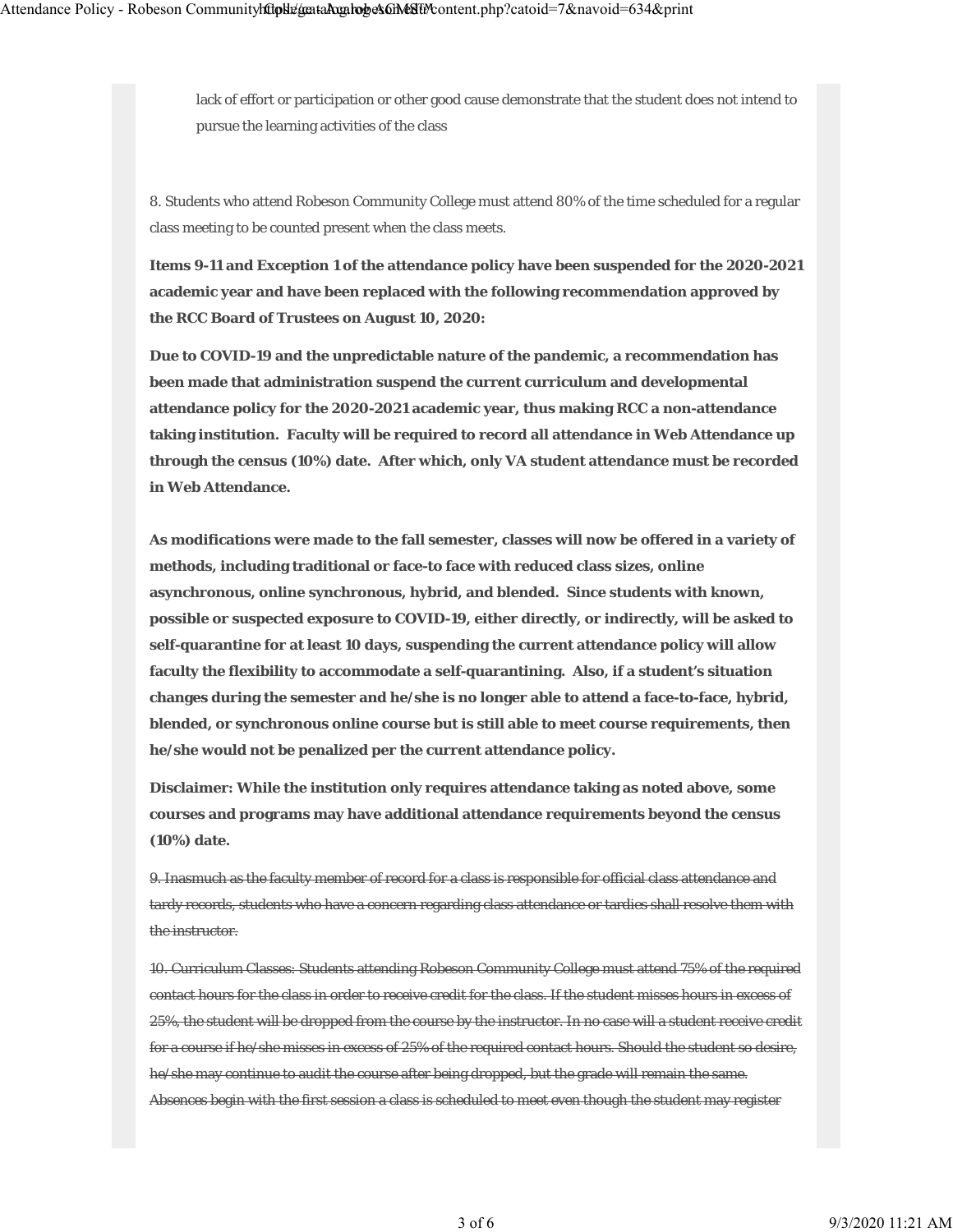late. Instructors may allow students to complete/submit assignments in a delivery mode other than the primary delivery mode of the class to demonstrate attendance with the exception of the required enrollment activity for online courses. Instructors may not allow students to complete/submit assignments in a delivery mode other than the primary delivery mode of the class to demonstrate attendance for periods that exceed 25% of the required contact hours.

11. Developmental Classes: Student attending RCC must attend 85% of the required contact hours for the class in order to receive credit for the class. If the student misses hours in excess of 15%**\***, the student will be dropped from the course by the instructor. In no case will a student receive credit for a course if he/she misses in excess of 15% of the require contact hours. Should the student so desire, he/she may continue to audit the course after being dropped, but the grade will remain the same. Absences begin with the first session a class is scheduled to meet even though the student may register late. Instructors may allow students to complete/submit assignments in a delivery mode other than the primary delivery mode of the class to demonstrate attendance with the exception of the required enrollment activity for online courses. Instructors may not allow students to complete/submit assignments in a delivery mode other than the primary delivery mode of the class to demonstrate attendance for periods that exceed 15% of the required contact hours.

**\*Execption 1:** RISE **corequisite courses maximum absences allowed are set at 25% of total contact hours, the same maximum as curriculum gateway math and English courses. Students who are dropped from the corequisite course will also be dropped from the curriculum gateway course.**

**\*Exception 2: Students (other than VA students) may exit the transition course upon completing the tier required for their gateway course.**

**Item 12 of the attendance policy has been suspended for the 2020-2021 academic year and has been replaced with the following recommendation approved by the RCC Board of Trustees on August 31, 2020:**

**Due to COVID-19, the unpredictable nature of the pandemic and the potentially dramatic effect it could have on student attendance, I would like to formally request that the College and Career Readiness 80-20 Attendance Policy be suspended for the remainder of the 2020-21 school year.**

**Funding for the College and Career Readiness Division is based in large part on student contact hours. Student contact hours produce FTE' s (Full Time Equivalency). FTE' s in turn serve as an important factor, along with academic performance and transitioning rates, in determining our yearly budget. Consequently, we cannot operate without being able to accurately document, assess and record student attendance. As a result, instructors will be expected to continue to monitor, record and report student attendance. In order to support our ongoing efforts to sustain active student engagement and academic success, we offer limited and controlled face to-face instruction along with electronic instruction**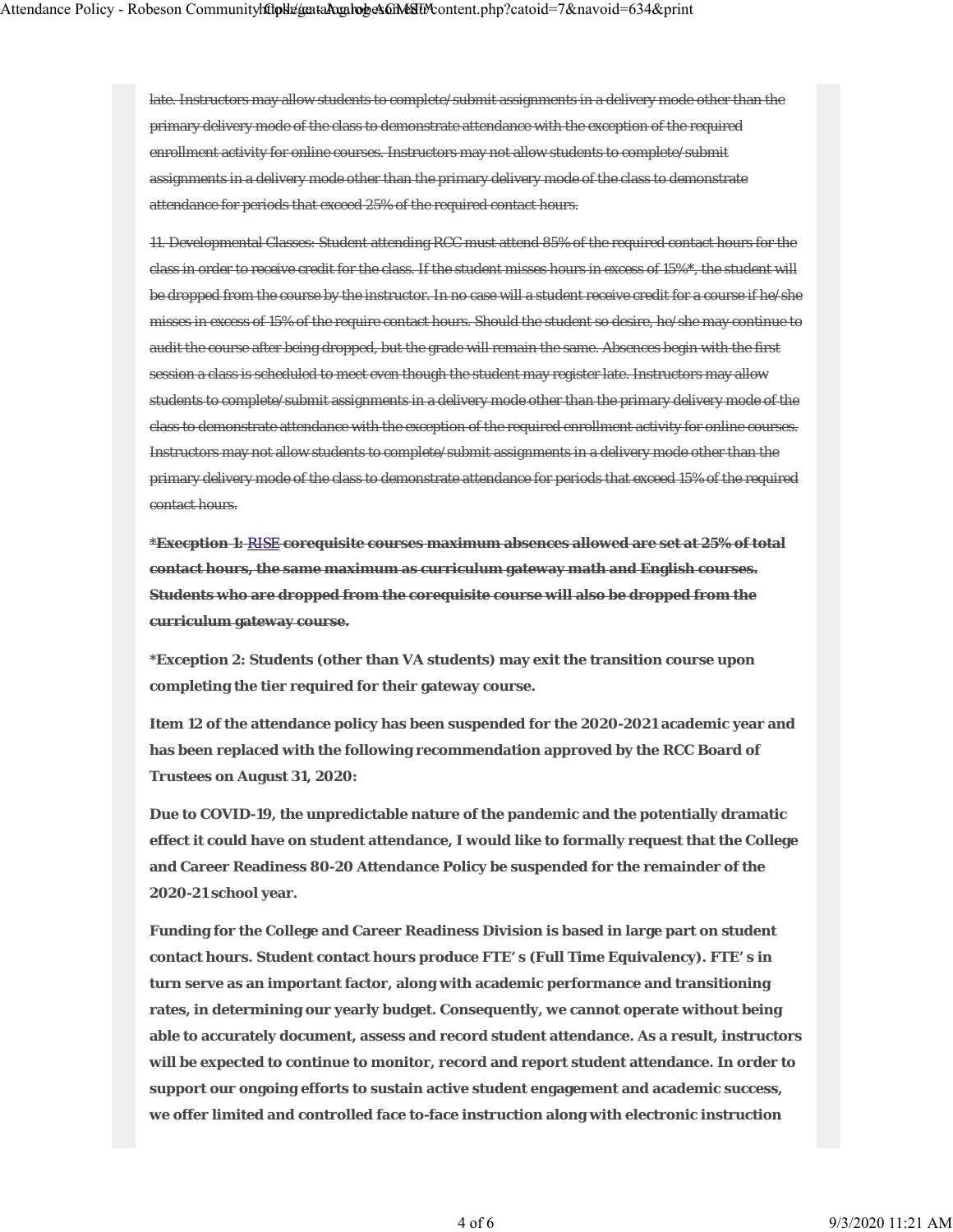**using the State-Approved Software Programs. In addition, we also offer the State-Approved High Schools in the Communities program that allows us to provide curriculum-based learning packets to those students who are challenged by participating in face-t o-face instruction or who may have limited access to electronic instruction. Further, our Learning Labs will remain open and available to students as an additional instructional support on both a face -to-face and electronic basis.**

12. College and Career Readiness Classes: Students in all College and Career Readiness classes will be expected to attend class a minimum of 80% of the class time (as established by each individual class schedule) per month to receive credit for the class. In addition, the student must attend a minimum of 80% of the class time for a particular day or the student will be counted tardy for the class. Three tardies will count as one absence.

13. Military: Students must provide prior official notification to instructors of duty-related military leave of absence(s). Responsibility for initiating such notice rests with the student. Military personnel must be able to attend/participate in the course prior to the course's census date. Military leave of absence(s) that interferes with the student's ability to attend/participate in the course before the census date will require that the student drop the course.

14. Religious Observance: It is the policy of Robeson Community College that any student of the institution must be granted two excused absences each academic year (July 1-June 30) for religious observances required by the faith of the student. The student must submit a written request to the Assistant Vice-President for Student Services or his/her designee for the excused absences at least ten days prior to the date the student intends to be absent for the religious observance. The Assistant Vice-President for Student Services or his/her designee may waive the ten school day requirement during the first ten school days of a student's enrollment. For more information, please contact the Assistant Vice-President for Student Services or his or her designated representative.

### **TARDIES**

The College is committed to the principle that regular and punctual class attendance is essential to the student optimizing his/her scholastic achievement and that it is the responsibility of the student to attend class regularly without being tardy. Students who attend Robeson Community College must attend 80% of the time scheduled for a regular class meeting to be counted present when the class meets.

Tardy shall be defined as a student entering class after the roll is checked or after instruction has begun, and it shall also be defined as a student leaving class early regardless of reason. Thus, if a student is in class for 80% of the time but less than 100% of the meeting time, then that student shall be counted tardy. For the purpose of maintaining class attendance, faculty shall count three tardies as one absence.

# **NONCONTINUOUS ENROLLMENT**

Noncontinuous enrollment is defined as not being enrolled for a period of one year or longer. Upon